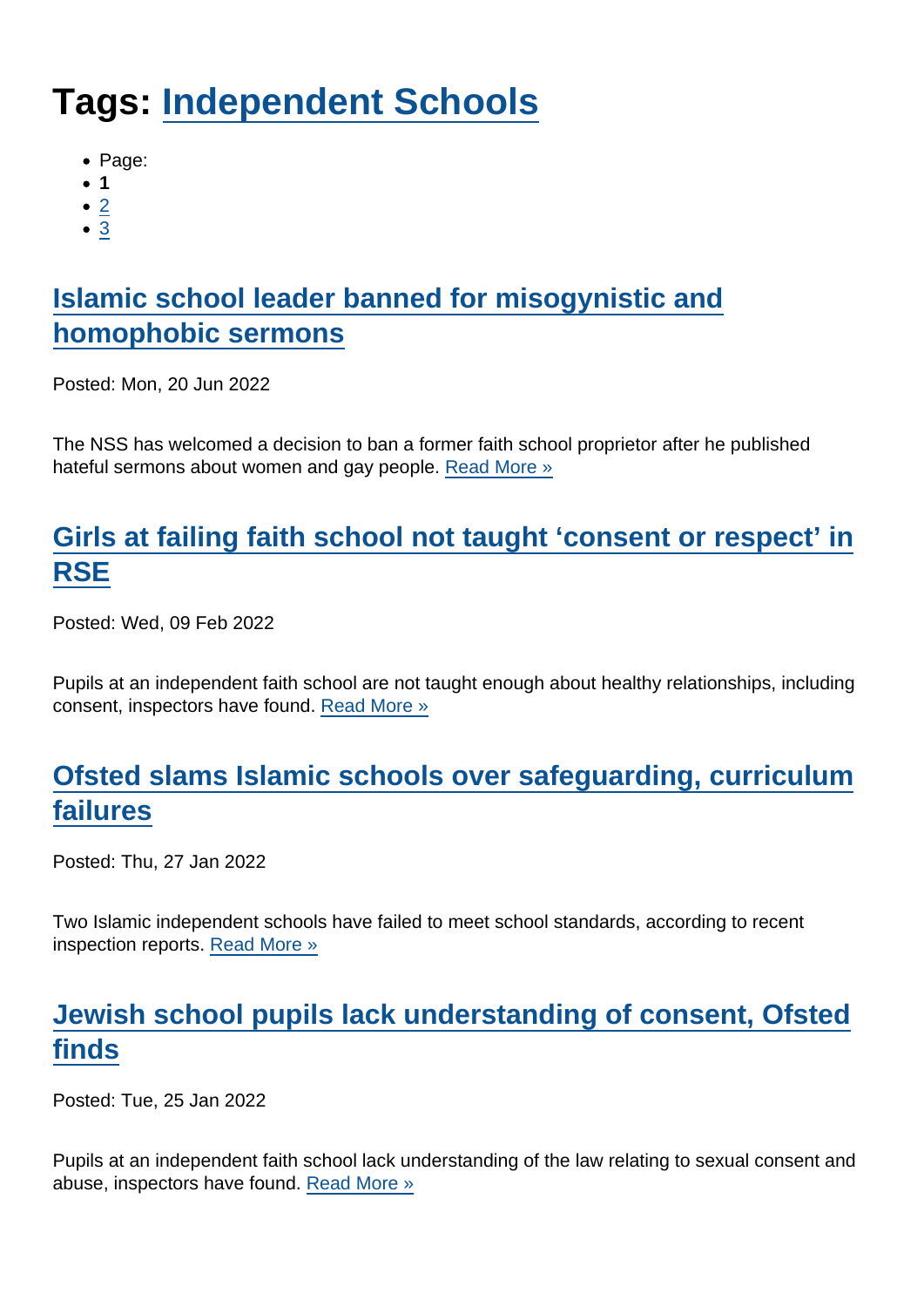## [Quarter of independent faith schools fail Ofsted inspection](https://www.secularism.org.uk/news/2021/12/a-quarter-of-independent-faith-schools-fail-to-meet-standards)

Posted: Wed, 01 Dec 2021

[Ofsted](https://www.gov.uk/government/statistics/non-association-independent-schools-inspections-and-outcomes-in-england-august-2021/non-association-independent-schools-inspections-and-outcomes-as-at-31-august-2021)'s latest statistic shows that in the last year 25% of non-association independent faith schools have not met required school standards. [Read More »](https://www.secularism.org.uk/news/2021/12/a-quarter-of-independent-faith-schools-fail-to-meet-standards)

#### [Faith school fails fourth consecutive Ofsted inspection](https://www.secularism.org.uk/news/2021/11/faith-school-fails-fourth-consecutive-ofsted-inspection)

Posted: Tue, 23 Nov 2021

An independent orthodox Jewish boys' school has been rated inadequate for the fourth consecutive time by Ofsted. [Read More »](https://www.secularism.org.uk/news/2021/11/faith-school-fails-fourth-consecutive-ofsted-inspection)

# [Faith school continues to fail due to "narrow" secular](https://www.secularism.org.uk/news/2021/11/faith-school-continues-to-fail-due-to-narrow-secular-curriculum) [curriculum](https://www.secularism.org.uk/news/2021/11/faith-school-continues-to-fail-due-to-narrow-secular-curriculum)

Posted: Wed, 10 Nov 2021

An independent faith school has failed three consecutive inspections due to its "narrow" secular curriculum. [Read More »](https://www.secularism.org.uk/news/2021/11/faith-school-continues-to-fail-due-to-narrow-secular-curriculum)

## [Two independent Jewish schools banned from admitting new](https://www.secularism.org.uk/news/2021/10/two-independent-jewish-schools-banned-from-admitting-new-pupils) [pupils](https://www.secularism.org.uk/news/2021/10/two-independent-jewish-schools-banned-from-admitting-new-pupils)

Posted: Thu, 21 Oct 2021

Two independent Jewish schools have been barred from admitting new pupils after inspectors identified serious and persistent failings. [Read More »](https://www.secularism.org.uk/news/2021/10/two-independent-jewish-schools-banned-from-admitting-new-pupils)

#### ['Inadequate' faith school failed to teach reproduction in](https://www.secularism.org.uk/news/2021/10/inadequate-faith-school-failed-to-teach-reproduction-in-science) [science](https://www.secularism.org.uk/news/2021/10/inadequate-faith-school-failed-to-teach-reproduction-in-science)

Posted: Wed, 13 Oct 2021

A Jewish independent faith school has been criticised by inspectors for refusing to teach about reproduction in science classes. [Read More »](https://www.secularism.org.uk/news/2021/10/inadequate-faith-school-failed-to-teach-reproduction-in-science)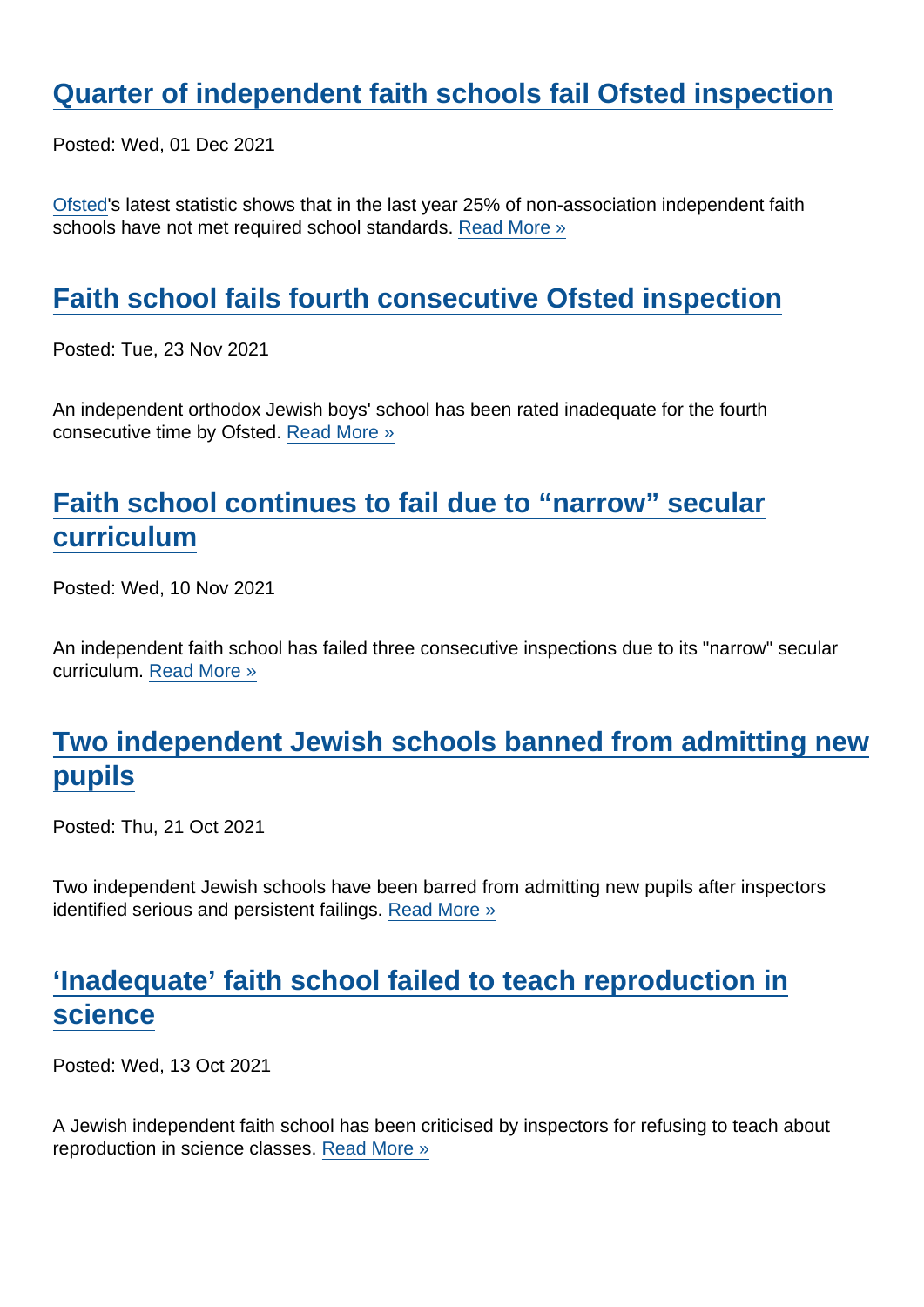## [Faith school slammed for book advocating death for gay](https://www.secularism.org.uk/news/2021/07/faith-school-slammed-for-book-advocating-death-for-gay-people) [people](https://www.secularism.org.uk/news/2021/07/faith-school-slammed-for-book-advocating-death-for-gay-people)

Posted: Tue, 20 Jul 2021

An independent faith school has failed an inspection after a book calling for gay people to be killed was found in its library. [Read More »](https://www.secularism.org.uk/news/2021/07/faith-school-slammed-for-book-advocating-death-for-gay-people)

## [Faith school 'breaching' equality law over sex segregation,](https://www.secularism.org.uk/news/2021/07/faith-school-breaching-equality-law-over-sex-segregation-says-report) [says report](https://www.secularism.org.uk/news/2021/07/faith-school-breaching-equality-law-over-sex-segregation-says-report)

Posted: Thu, 08 Jul 2021

Inspectors have said an independent school "appears to be in breach" of equality law by segregating male and female pupils in lessons. [Read More »](https://www.secularism.org.uk/news/2021/07/faith-school-breaching-equality-law-over-sex-segregation-says-report)

## [Independent school still not teaching about evolution after](https://www.secularism.org.uk/news/2021/05/independent-school-still-not-teaching-about-evolution-after-warning) [warning](https://www.secularism.org.uk/news/2021/05/independent-school-still-not-teaching-about-evolution-after-warning)

Posted: Fri, 14 May 2021

A school which was subject to regulatory action after being found teaching creationism as science has failed a further inspection. [Read More »](https://www.secularism.org.uk/news/2021/05/independent-school-still-not-teaching-about-evolution-after-warning)

## [All pupils withdrawn from sex education at independent](https://www.secularism.org.uk/news/2021/05/all-pupils-withdrawn-from-sex-education-at-independent-jewish-school) [Jewish school](https://www.secularism.org.uk/news/2021/05/all-pupils-withdrawn-from-sex-education-at-independent-jewish-school)

Posted: Wed, 12 May 2021

Every parent has withdrawn their child from sex education at an independent faith school with nearly 250 pupils, a report has revealed. [Read More »](https://www.secularism.org.uk/news/2021/05/all-pupils-withdrawn-from-sex-education-at-independent-jewish-school)

#### [Government issues notice to Jewish school which taught](https://www.secularism.org.uk/news/2021/01/government-issues-notice-to-jewish-school-which-taught-creationism) [creationism](https://www.secularism.org.uk/news/2021/01/government-issues-notice-to-jewish-school-which-taught-creationism)

Posted: Sat, 16 Jan 2021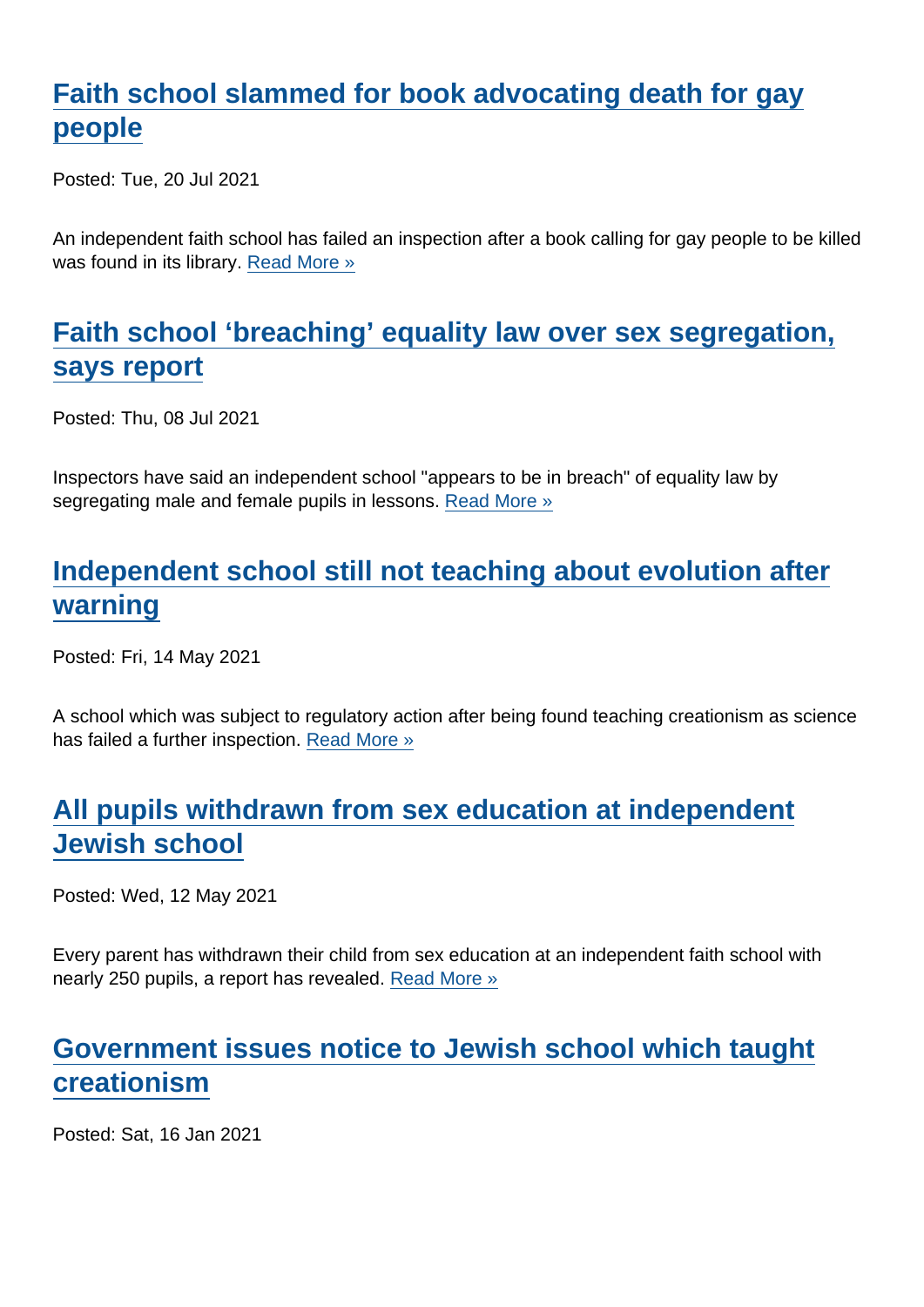The government has taken action against an independent school which taught creationism as science and refused to enter pupils for GCSEs. [Read More »](https://www.secularism.org.uk/news/2021/01/government-issues-notice-to-jewish-school-which-taught-creationism)

## [Don't let schools push creationism as science, NSS tells](https://www.secularism.org.uk/news/2020/11/dont-let-schools-push-creationism-as-science-nss-tells-government) [government](https://www.secularism.org.uk/news/2020/11/dont-let-schools-push-creationism-as-science-nss-tells-government)

Posted: Fri, 20 Nov 2020

The NSS has raised the alarm over an independent faith school which claims to teach creationism as science. [Read More »](https://www.secularism.org.uk/news/2020/11/dont-let-schools-push-creationism-as-science-nss-tells-government)

## [Independent faith schools being allowed to fail children, says](https://www.secularism.org.uk/news/2020/06/independent-faith-schools-being-allowed-to-fail-children-says-nss) [NSS](https://www.secularism.org.uk/news/2020/06/independent-faith-schools-being-allowed-to-fail-children-says-nss)

Posted: Thu, 25 Jun 2020

The government is allowing independent faith schools which raise serious concerns to fail inspections repeatedly, the NSS has warned. [Read More »](https://www.secularism.org.uk/news/2020/06/independent-faith-schools-being-allowed-to-fail-children-says-nss)

#### [NSS supports plans to regulate unregistered schools](https://www.secularism.org.uk/news/2020/05/nss-supports-plans-to-regulate-unregistered-schools)

Posted: Wed, 13 May 2020

The NSS has expressed support for plans to regulate settings providing full-time education and define what a school is in England. [Read More »](https://www.secularism.org.uk/news/2020/05/nss-supports-plans-to-regulate-unregistered-schools)

# [Ofsted: Jewish school teaching creationism and censoring](https://www.secularism.org.uk/news/2020/03/ofsted-jewish-school-teaching-creationism-and-censoring-resources) [resources](https://www.secularism.org.uk/news/2020/03/ofsted-jewish-school-teaching-creationism-and-censoring-resources)

Posted: Mon, 09 Mar 2020

An independent Jewish school is teaching creationism as science and refusing to enter pupils for GCSEs, according to an Ofsted report. [Read More »](https://www.secularism.org.uk/news/2020/03/ofsted-jewish-school-teaching-creationism-and-censoring-resources)

## [Independent Jewish school fails fifth Ofsted inspection in a](https://www.secularism.org.uk/news/2020/03/independent-jewish-school-fails-fifth-ofsted-inspection-in-a-row) [row](https://www.secularism.org.uk/news/2020/03/independent-jewish-school-fails-fifth-ofsted-inspection-in-a-row)

Posted: Fri, 06 Mar 2020